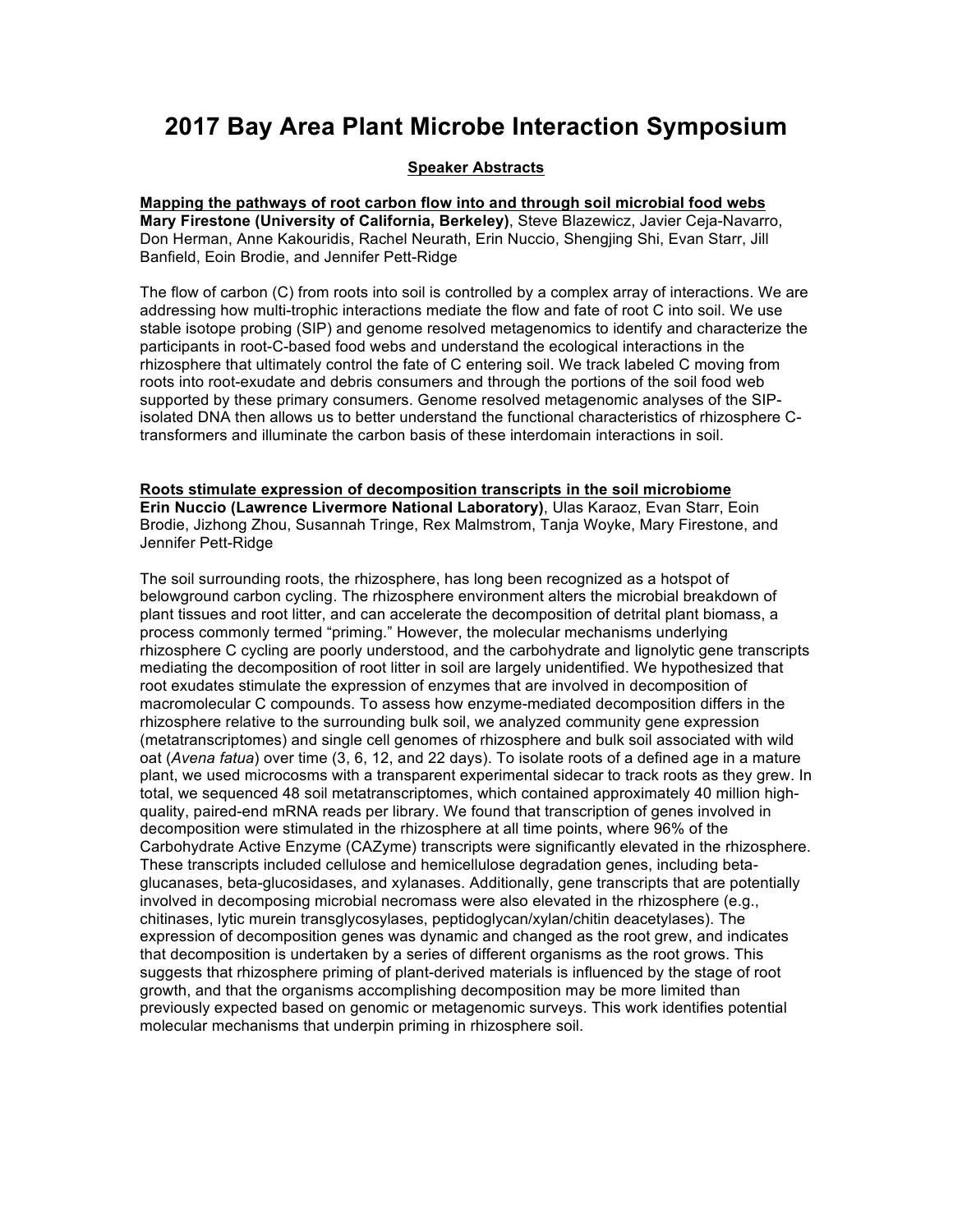# **Timing of microbial mutualist arrival has a greater effect on seedling growth than interspecific competition Kabir Peay (Stanford University)**

While plant-microbe interactions play a critical role in structuring communities, the temporal dimensions of these interactions are generally ignored or considered implicitly in their study. Experimental studies of plant-microbe interactions are generally carried out in greenhouses to adequately control the microbial community, but most greenhouse experiments examine only the effects of microbial presence or absence. For naturally recruiting plants, though, symbiont availability more likely varies as a function of time due to ongoing dispersal of the microbial partners. While presence-absence studies capture the extremes of partner arrival time, they may not reflect the most common interaction scenarios. I conducted a growth chamber experiment to test the relative importance of timing and biotic context on mutualistic interactions using an ectomycorrhizal fungus, its pine host, and the pines' major competitor. Over 9 months I varied the timing of ectomycorrhizal inoculation (Inoculation Time), presence of a competitor (Competition), and measured their effects on pine seedling growth. The experiment was conducted in live field soil from two sites (Soil Origin) differing in their proximity to adult pines. Seedlings were harvested at three time points (Harvest Time) to capture key phases in the temporal dynamics of plantmicrobial interactions. I found that ectomycorrhizal colonization varied substantially across treatments as evidenced by a significant three-way interaction between Soil Origin x Harvest Time x Inoculation Time (F1,6 = 10.79, P < 0.001). Colonization was uniformly high for seedlings growing in soils collected near pines, but in soils collected away from established pines seedling colonization was determined by the timing of ectomycorrhizal spore inoculation. The treatments also generated substantial variation in pine seedling biomass as evidenced by a significant threeway interaction for Soil Origin x Harvest Time x Inoculation Time (F1.6 = 25.84,  $P < 0.001$ ). The overall pattern of biomass effects largely mirrored those for ectomycorrhizal colonization. Notably, for seedlings growing in soils collected away from established pines, biomass decreased as delay in ectomycorrhizal inoculation increased. Competition treatments had significant negative effects on pine seedling growth. However, the competition effect was much smaller than the effect of delayed mutualist arrival. These results have two important implications. First, the importance of spore arrival time suggests that plants may experience mutualist limitation more frequently than previously expected. Second, the magnitude of seedling responses to mycorrhizal fungi and competing plants show that mutualism is likely of equal or greater importance compared with interspecific competition during community assembly.

### **Genetic determinants of bacterial adaptation to plants**

**Asaf Levy (DOE Joint Genome Institute)**, Isai S. Gonzalez, Sur H. Paredes, Dale Pelletier, Sharon L. Doty, Susannah G. Tringe, Tanja Woyke, and Jeff Dangl

Plants intimately associate with an array of diverse bacteria. Plant-associated (PA) bacteria have evolved a gene set enabling adaptation to the plant environment. However, the identity and functions of these genes are poorly characterized. Here, we sequenced 484 genomes of bacterial isolates from the roots of *Brassicaceae*, poplar, and maize. We then performed a large-scale comparative genomics analysis encompassing 3837 bacterial genomes to identify PA and rootassociated genes and operons. PA bacterial genomes are larger, and encode more carbohydrate metabolism functions and fewer mobile elements than related non-plant associated genomes. Novel PA proteins include members of a predicted pathogen-specific type VI effector family and a phage-like secretion system. We also identified 113 PA protein domains that are apparent mimics of plant domains, many of which are also shared with PA fungi and oomycetes. This work significantly expands the genome-based understanding of plant-microbe interactions and could open new avenues of efficient and sustainable agriculture through microbiome engineering.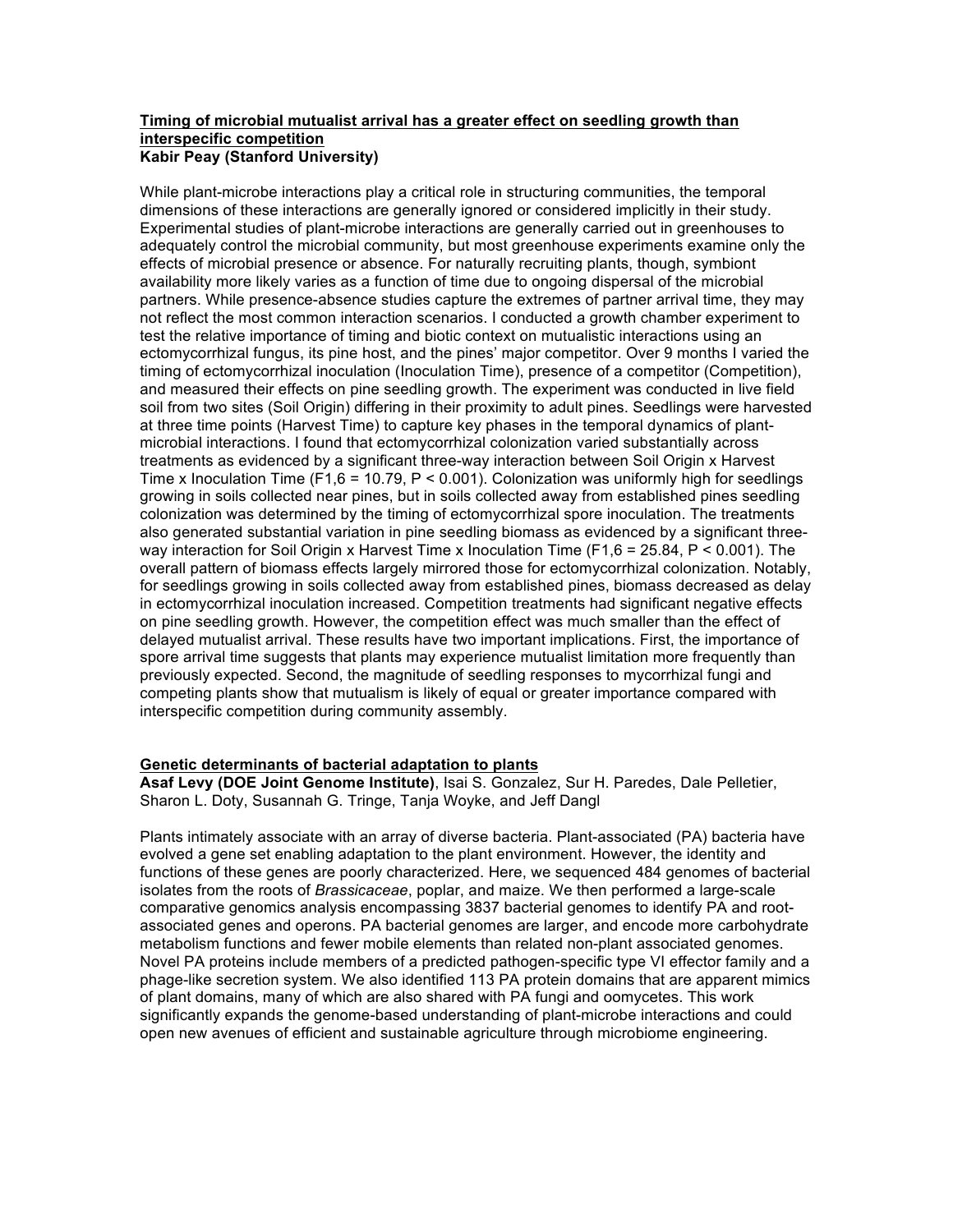#### **Comparative genomics of lichen mycobionts**

**Alan Kuo (DOE Joint Genome Institute)**, Dave Culley, Olaf Mueller, Paul Dyer, Jon Magnuson, François Lutzoni, and Igor Grigoriev

Lichens are mutualistic symbioses usually between an alga (the photobiont) and a fungus (the mycobiont). The photobiont contributes fixed carbon to the partnership, while the mycobiont provides a physical structure that encloses the photobiont, roots the partners to a substrate, and acquires nutrients often of air-borne origin. Lichens are an ancient (possibly 600 Mya) and highly successful adaptation, covering 8% of terrestrial ecosystems, and comprising as much as 20% of fungal species diversity. The lichen lifestyle has evolved multiple times and occurs in at least 5 fungal classes. As part of an ongoing effort to represent the full phylogenetic and ecological diversity of fungi in the JGI's MycoCosm and the 1000 Fungal Genomes Project, we have partnered with members of the lichen research community to sequence, assemble, and annotate several lichen mycobionts and photobionts. Initial comparison of 5 publicly available mycobiont genomes from 3 distinct lichen-forming clades with their nearest non-lichenizing siblings reveal varied combinations of secondary metabolite synthase, transporter, and protease gains and losses. The diversity of gains and losses suggest that the independent evolutionary transitions to the lichen lifestyle may have involved different gene-level adaptations. We expect to expand on these findings by examining additional functional characters, and by sequencing more genomes, as well as importing more genomes from our partners and from the public domain.

# **Discovery, transfer, and characterization of novel phytase genes for utilization of recalcitrant phosphate**

**Christine Shulse (DOE Joint Genome Institute)**, Mansi Chovatia, Carolyn Agosto, G Wang, Y Lei, M Hamilton, Sam Deutsch, Yasuo Yoshikuni, Adam Deutschbauer, and Matt J Blow

High yield agricultural plant growth is currently dependent on costly and environmentally damaging phosphate fertilizers. One approach to alleviating this dependency is to develop bacterial strains that convert existing phosphorus sources in the soil to soluble forms available for plant uptake. Among potential sources, phytic acid is an abundant organic phosphorus-containing compound accounting for up to 40% of soil phosphate in some agricultural soils. We therefore aimed to engineer plant-associated bacteria with the ability to hydrolyze phytic acid, and release plant-available phosphate. We first searched all available microbial genomes and environmental metagenomes in the Integrated Microbial Genomes database and selected 92 sequences that represent the diversity of phytase genes. Using JGI DNA synthesis program capabilities, we refactored these sequences for optimal expression in Proteobacteria, synthesized the genes and engineered them into the genomes of four known plant-associated bacteria. We next determined the ability of these engineered strains to solubilize phytic acid in liquid culture assays. While host strains have no or low native phytase activity, a total of 29 engineered strains were capable of high levels of phytic acid hydrolysis, with at least one representative for each of the host strains used. Finally, we tested 10 strains in plant assays and identified 4 strains from two hosts that confer a significant growth advantage on the model plant Arabidopsis thaliana Col-0 when phytate is the sole phosphate source. These data provides proof of principle that DNA synthesis approaches can be used to generate plant associated strains with novel capabilities benefitting plant growth, and are a first step in the development of alternative approaches to sustainable phosphorus use in agriculture.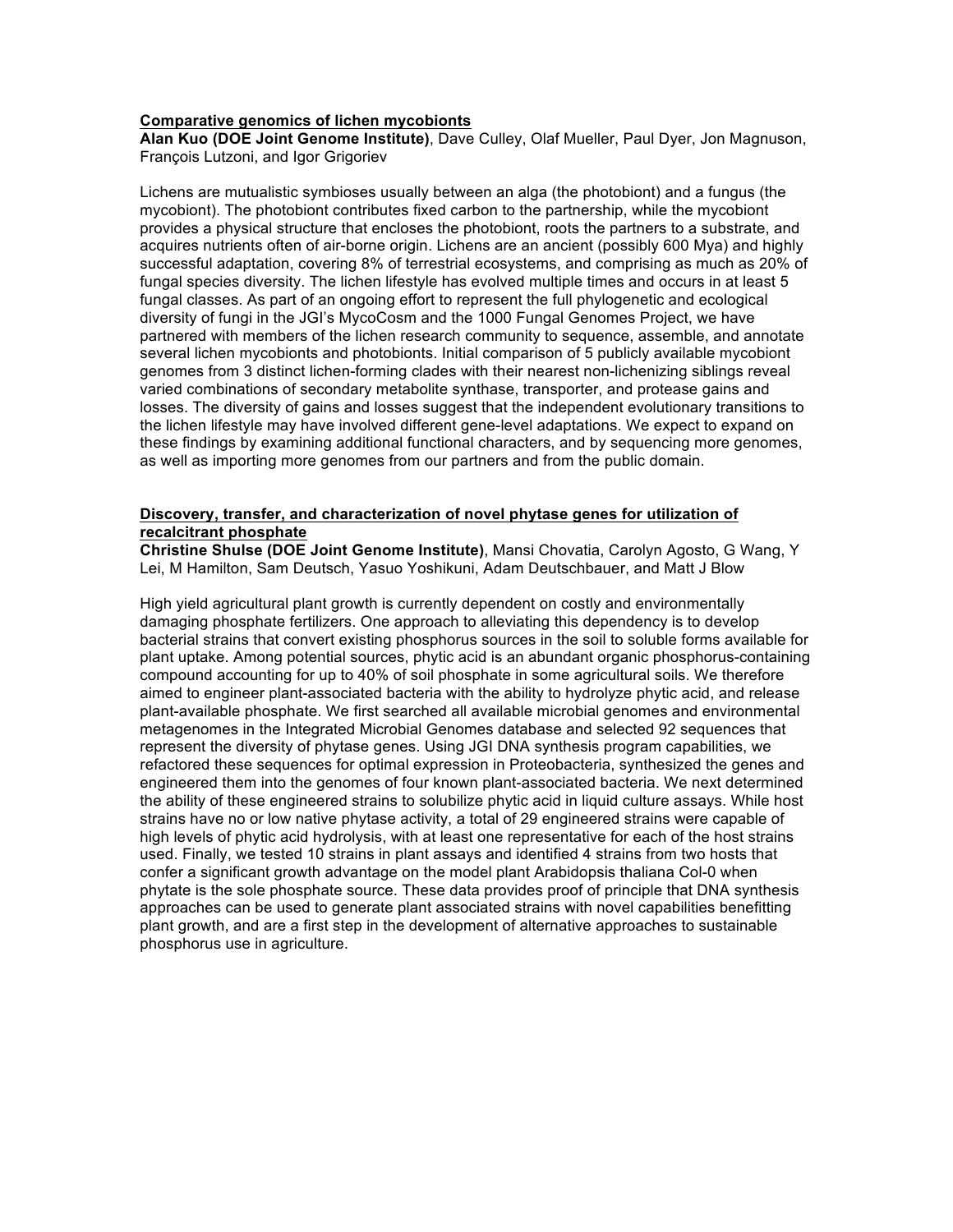## **At the Interface: Arabinogalactan Peptides and GIPC Sphingolipids are Required for Symbiosis in Medicago truncatula**

**William Moore (Joint Bioenergy Institute)**, Candace Chan, Toshiki Ishikawa, Emily Rennie, Jennifer Mortimer, Oge Nnadi, Paul Hussey, Nathan Hillson, and Henrik Scheller

In nature plants interact with beneficial root associated bacteria and fungi that aid in nutrient uptake and promote plant growth and resilience. Here we use *Medicago truncatula* as a model plant to investigate the role of the plant cell surface in beneficial plant-microbe interactions with arbuscular mycorrhizal fungi (AMF) and nitrogen-fixing Sinorhizobium. The plant cell surface plays a key role in symbiosis by forming a specialized plant-microbial interface composed of plant-derived membranes, cell wall polysaccharides, and protein complexes, through which nutrients and information are bi-directionally exchanged. It has previously been reported in the literature through the use of glycan-directed monoclonal antibodies that arabinogalactan proteins (AGPs) aggregate at the symbiotic interface in a variety of plant-microbe mutualisms, however, the identity of the genes encoding these glycoproteins has remained unknown. Here we report the discovery of several AGP encoding genes in *M. truncatula* that are specifically expressed during symbiosis with either AMF or Sinorhizobium meliloti. Functional studies using RNAimediated knockdown of specific AGPs result in drastic symbiosis defective phenotypes. In parallel we have identified a glycosyltransferase enzyme that is also required for AM symbiosis and root nodulation. Biochemical evidence from Arabidopsis indicates that this GT is a HexN(Ac) transferase involved in glycosyl inositol phosphorylceramide sphingolipid biosynthesis. RNAi mediated knockdown of this GT specifically impairs the development of symbiotic plant-derived membranes that establish the plant-microbial interface. Our data indicate that Arabinogalactan peptides and GIPC sphingolipids are necessary for establishing and maintaining symbiosis in M. truncatula.

# **Individual-based ecology of the phyllosphere Johan Leveau (University of California, Davis)**

The term phyllosphere refers to leaf surfaces as a habitat for microorganisms. My lab is interested in the assembly, size, composition, and function of leaf-associated microbiota, not only as they pertain to food security and food safety, but also in the context of using the phyllosphere as a model habitat for understanding microbial ecology at the scale that matters most to microbes. We take an individual-based approach to leaf colonization and use experimental tools (GFP-based bioreporters, biomimetic leaf surfaces) that allow us to interrogate microbes for their individual experience of the leaf surface and get a qualitative and quantitative appreciation for the factors that drive and constrain the ability of microbes to attach, detach, disperse, multiply, sense, and communicate along the leaf surface.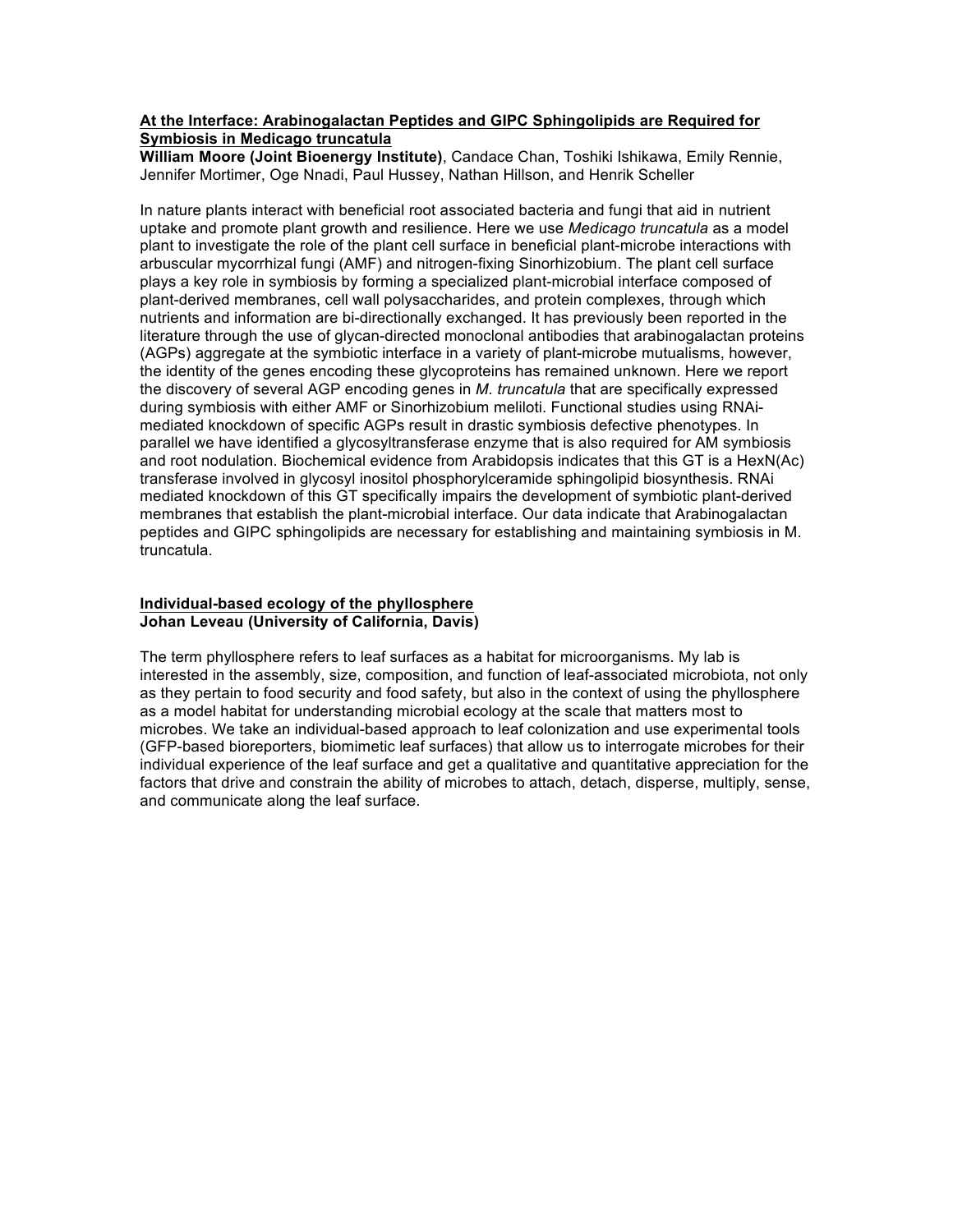#### **Insect herbivory re-shapes the distribution and abundance of bacteria in the phyllosphere Parris Humphrey (Harvard University)** and Noah K. Whiteman

Native plants face a high risk of attack by insect herbivores. Herbivory can induce several plant defenses that alter plant phenotypes relevant to microbial fitness, potentially impacting the probability of infection and the local abundance of plant-associated microbes, including phytopathogens. For natural populations, we have a poor understanding of (1) what drives variation in insect herbivory, and (2) how such herbivory impacts the distribution of abundance of plant-associated microbes. We conducted manipulative field experiments in each of two years in sub-alpine habitats using a native plant–insect system to explore how insect herbivory, and the plant defenses they induce, alters the distribution and abundance of phyllosphere bacteria. We randomized replicate patches of our focal plant species to treatment with various plant defense hormones and subsequently quantified variation in herbivory by an abundant native herbivore. In parallel, we Illumina sequenced bacterial 16S from >500 randomly sampled surface-sterilized leaves from across our plant treatment plots and performed parallel culture-based validation of bacterial counts in tissue sub-samples of ~100 of the same leaves. Using peptic nucleic acid "PCR clamps", we dramatically increased our sequence coverage of bacterial 16S over plant organelle 16S. Our analysis exploits the remaining organelle 16S reads as an internal index of overall bacterial abundance: organelle 16S read counts were negatively correlated with bacterial colony-forming units in our paired culture-based analysis. Thus, we used information from organelle 16S read counts in our analysis to document variation in relative and absolute abundances of bacterial taxa. Across both study years, insect herbivory dramatically increased both the prevalence and abundance of over half of the ~151 bacterial taxa we delineated by minimum entropy decomposition. This finding validated prior observational work showing that herbivory is positively correlated with the presence and abundance of *Pseudomonas syringae* and *P. fluorescens*, among other bacteria. In general, leaves harbored low diversity microbial assemblages dominated by groups whose abundance varied dramatically with insect herbivory; several taxa also changed under plant defense hormone regimes independently of insect herbivory, although effect sizes were smaller. Our plant defense hormone treatments significantly impacted the prevalence and intensity of insect herbivory itself, indicating that phenotypic variation in plant defenses can influence subsequent herbivory rates and, thus, the local abundance of plant-associated microbes—including phytopathogenic *P. syringae*. Our study helps us understand the causes of variation in local abundances of microbes among their hosts, which is an important step for moving from coarse-grained community-level descriptions to mechanistic models of microbial population-level dynamics.

## **Finding plant beneficial microbes with commercial value using a novel computational biology platform**

**Victor Kunin (DuPont Pioneer)**, Matthew Ashby, Stewart Scherer, and Nasstasia Patin

Plants display myriad interactions with microbes, many of which are beneficial to plant health and yield performance. The challenge remains how to identify the most beneficial microbes in a background of thousands to tens of thousands of distinct microbial species. The task is further complicated by the organization of these communities into functional consortia which precludes their characterization through traditional screens of individual microbes. 16S rRNA gene profiling of rhizosphere microbial communities can produce large data sets that reflect the vibrant species diversity/richness and species interactions present in these environments. A description of the bioinformatics platform we developed that enables teasing out microbes and microbial consortia with commercial potential for enhancing productivity and sustainability of large acre row crops will be presented.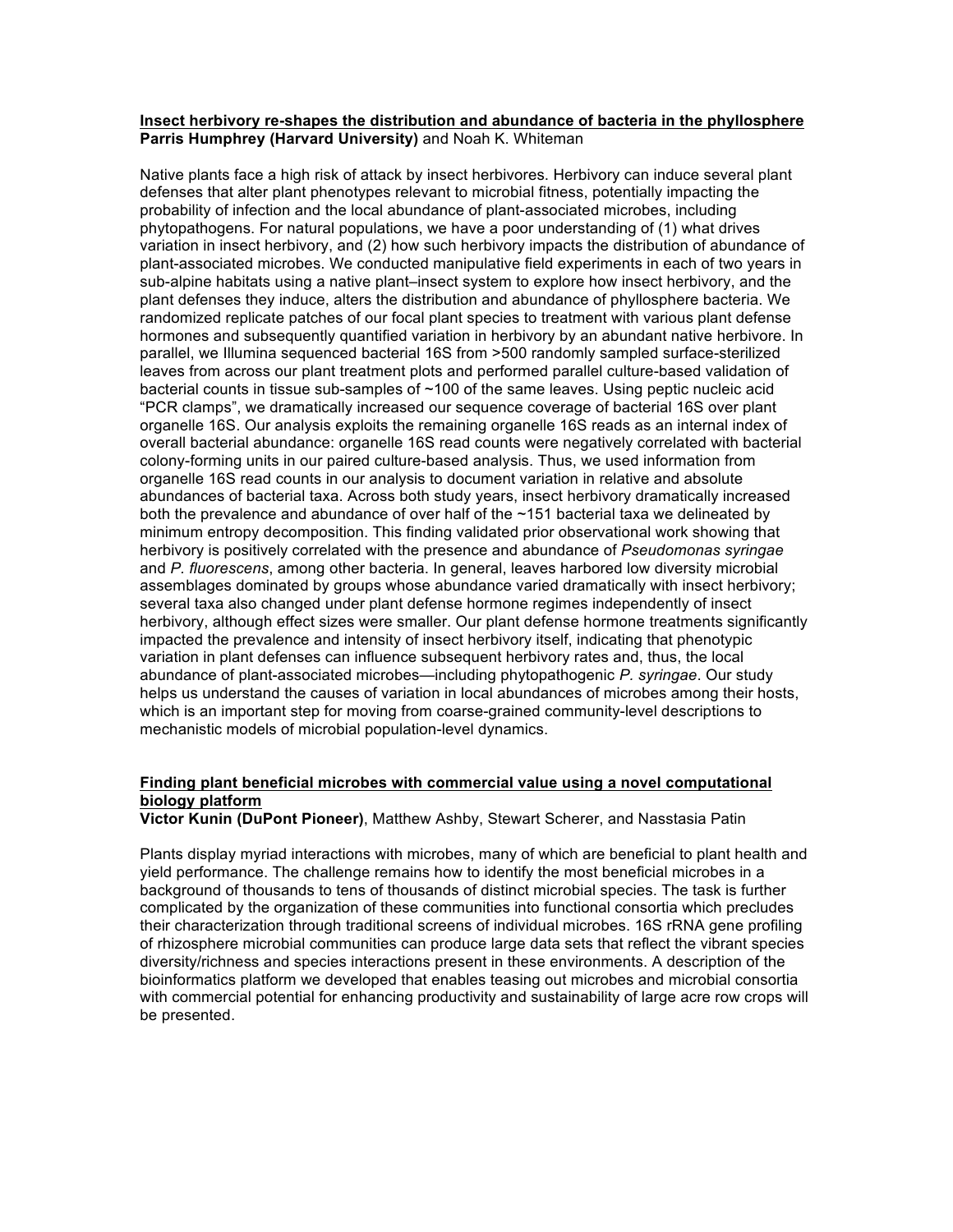## **Laboratory ecosystem fabrication for examination of plant-microbe interactions**

**Trent Northen (DOE Joint Genome Institute)**, Jian Gao, Joelle Schlapfer, Dominique Loque, Adam Deutschbauer, Romy Chakraborty, Yasuo Yoshikuni, John Vogel

In recent years, our understanding of human, animal and plant microbiomes in a range of diverse environments has grown dramatically. However, one of the major challenges for generalized understanding of microbiomes in these complex ecosystems is extreme variation in microbiomes and environmental conditions. We are developing methods for ecosystem fabrication (EcoFAB) with the aim of constructing model soil ecosystems to allow for reproducible laboratory plant microbiomes that can be experimentally manipulated and disseminated between labs. Our approaches are based on recent workshop findings from a diverse cross-section of scientists (www.eco-fab.org). Broad scientific community acceptance of a few of these model ecosystems would no doubt exponentially increase our understanding of microbial communities as a whole by focusing diverse expertise and capabilities on the same systems. Each EcoFAB system is contained within a sterile plant-sized container with independent lighting. 3D printing is used to create root chambers attached to microscope slides, enabling the use of hydroponics, soil, or sand as substrate, as well as high-resolution rhizosphere imaging. The integrated fluidics system facilitates selective sampling and introduction of microbes, metabolites, etc. We have shown that these systems are suitable for growth of diverse plants, including *Brachypodium distachyon*, Arabidopsis thaliana, and bioenergy crop switchgrass for >1mo. Chemiluminescent imaging was used to examine localization and movement of labeled Pseudomonas fluorescens within the rhizosphere. Metabolomic analysis of EcoFAB culture was used for determination of the effects of microbiome composition on exudate plant exudate composition, and mass spectrometry imagingbased localization of root metabolites. Efforts are underway using individual bacterial mutants to investigate the biochemical ecology of specific exuded metabolites—a reductionistic approach typically not possible in natural ecosystems that enables determination of causal mechanisms of plant-microbe interactions. Future efforts are focused on extending EcoFABs to better reflect environmental processes e.g. to study nutrient cycling and plant growth promotion through lowinput agriculture.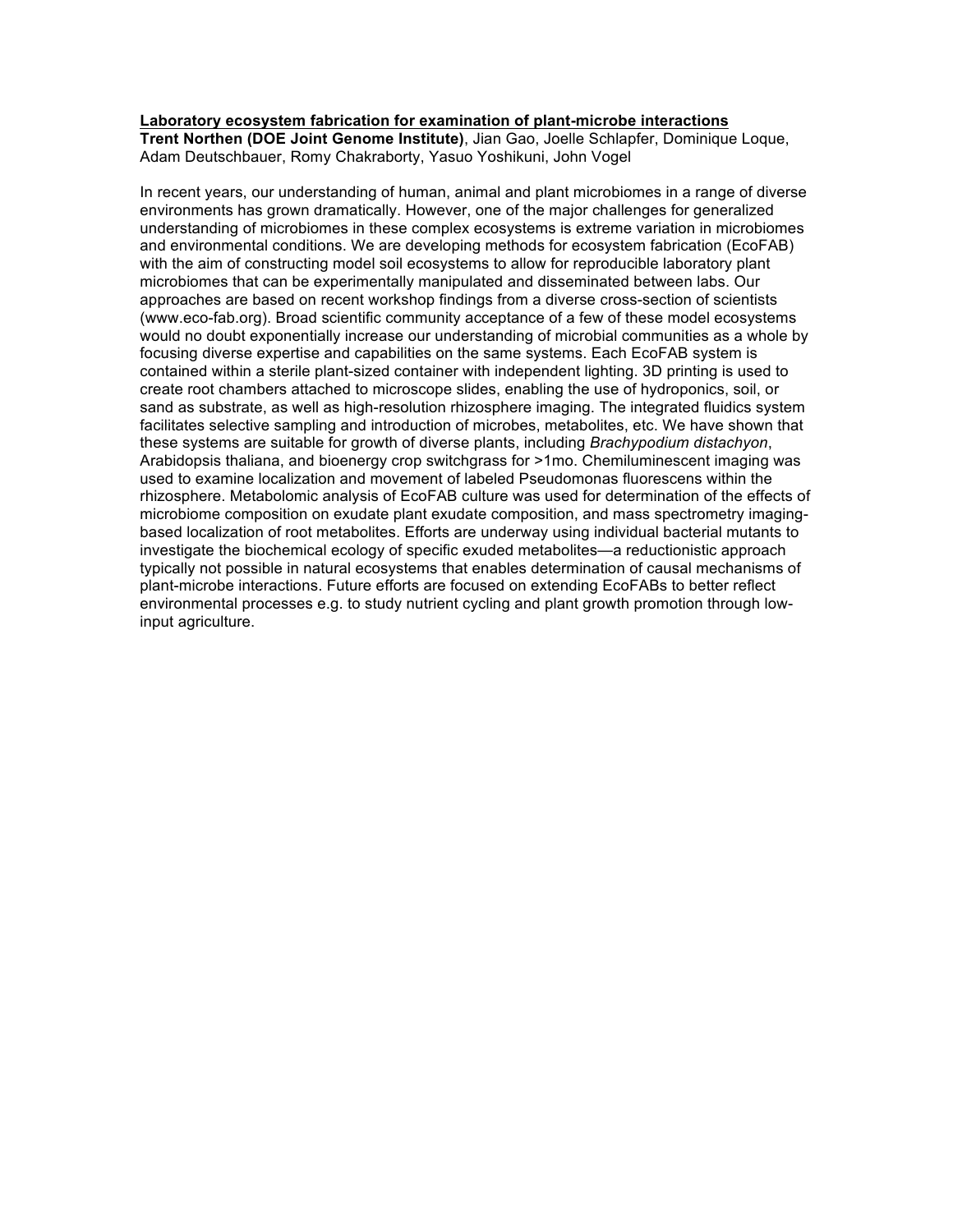#### **Poster Abstracts**

# **Comparative Genomics and Transcriptomics of Russulaceae**

B Looney, MJ Piatek, D Weighill, P Jones, P Meidl, K Barry, **Alan Kuo (DOE Joint Genome Institute)**, I Grigoriev, F Martin, D Jacobson, J Labbe

Russulaceae is a diverse fungal family mostly made up of the genera Russula, Lactarius, Lactifluus, and Multifurca, and composes one of the most widespread and species rich ECM lineages. In a recent collaborative effort, the Joint Genome Institute has sequenced genomes and transcriptomes of representative groups across Russulaceae, including a saprotrophic outgroup. Here is an overview of the first insight into the dense genome sampling within the family to explore and capture specific genomin features.

# **Genome-wide Identification of Bacterial Plant Colonization Genes**

**Benjamin J. Cole (DOE Joint Genome Institute)**, M. E. Feltcher, Robert J. Waters, Kelly M. Wetmore, Tatiana S. Mucyn, Elizabeth M. Ryan, Gaoyan Wang, Sabah Ul-Hasan, Meredith McDonald, Yasuo Yoshikuni, Rex R. Malmstrom, Adam M. Deutschbauer, Jeffery L. Dangl and Axel Visel

Diverse soil-resident bacteria can contribute to plant growth and health, but the molecular mechanisms enabling them to effectively colonize their plant hosts remain poorly understood. We used randomly barcoded transposon mutagenesis sequencing (RB-TnSeq) in Pseudomonas simiae, a model root-colonizing bacterium, to establish a genome-wide map of bacterial genes required for colonization of the Arabidopsis thaliana root system. We identified 115 genes (2% of all P. simiae genes) whose function is required for maximal competitive colonization of the root system. Among the genes we identified were some with obvious colonization-related roles in motility and carbon metabolism, as well as forty-four other genes that had no or vague functional predictions. Independent validation assays of individual genes confirmed colonization functions for 20 of 22 (91%) cases tested. To further characterize genes identified by our screen, we compared the functional contributions of P. simiae genes to growth in 90 distinct in vitro conditions by RB-TnSeq, highlighting specific metabolic functions associated with root colonization genes. Our analysis of bacterial genes by sequence-driven saturation mutagenesis revealed a genome-wide map of the genetic determinants of plant root colonization and offers a starting point for targeted improvement of the colonization capabilities of plant-beneficial microbes.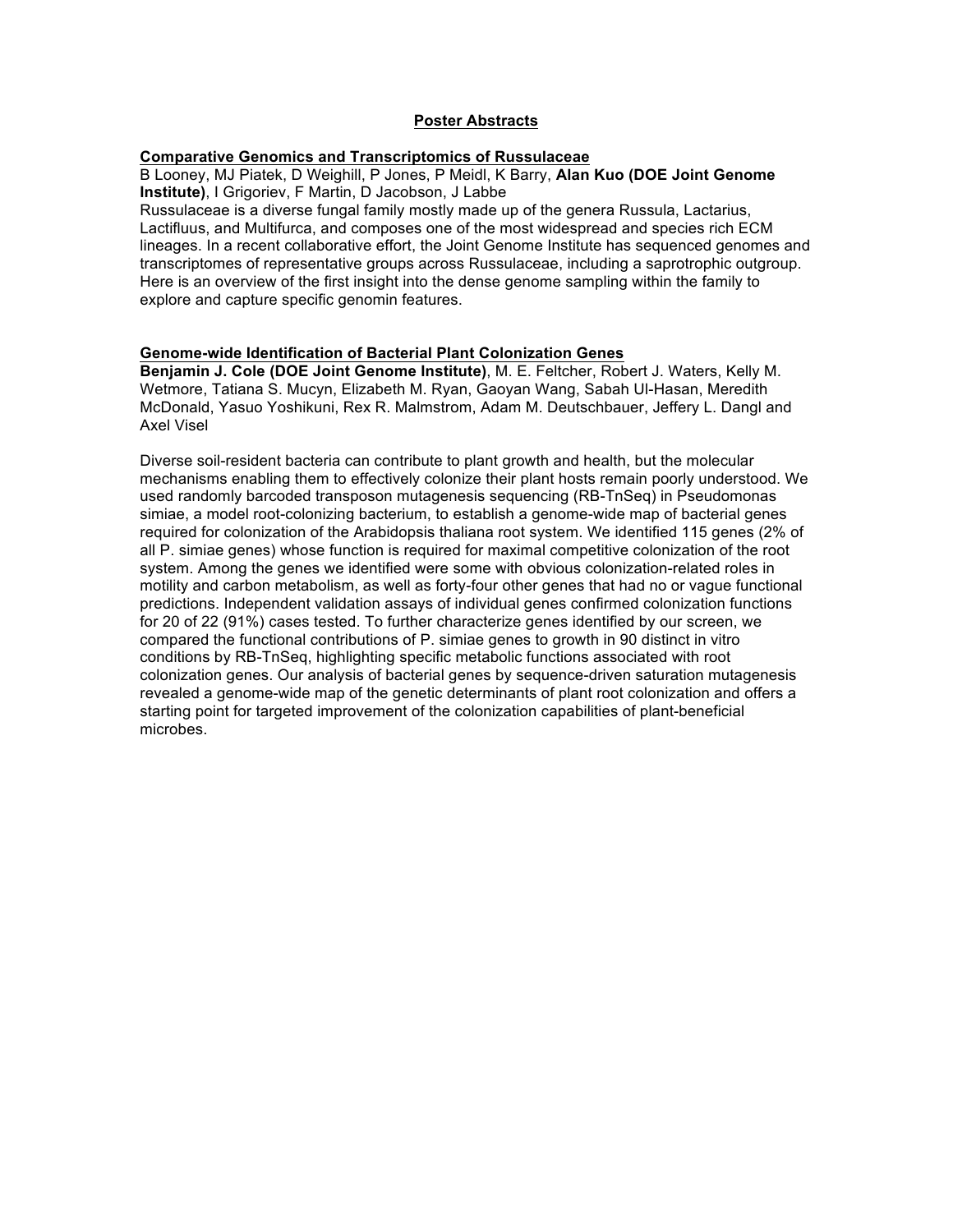# **Surveying the genetic and genomic diversity of lentil nodulating Rhizobia**

**Y. Gai (University of California, Davis)**, B.K. Riely, M. H. Rashid, M. Wink, D. R. Cook

Lentil (Lens culinaris ssp culinaris) is a pulse legume crop that is an important source of protein for millions of people worldwide. Lentil's high protein content is a bi-product of its ability to form a symbiotic relationship with several species of nitrogen fixing bacteria from the genus Rhizobium. Rhizobium isolates vary in the efficiency with which they fix nitrogen and consequently bacterial genes and genomes can impact both the vigor and yield potential of the host. The identification of efficient nitrogen fixers that are adapted to different agro-ecological environments may help boost lentil production in a sustainable manner. We are establishing a collection of lentil nodulating bacteria and are implementing WGS to determine the level of genetic and genomic diversity present within our collection. These data will allow us to rationally select diverse strains for greenhouse and field experiments interrogating nitrogen fixation efficiency and strain competitiveness under different field conditions. To date, we have sequenced approximately 150 genomes from strains originating in seven different countries. Our phylogenetic analyses demonstrate significant diversity among the core genomes that appears to be largely a function of the geographic origin of the strains. In contrast, the symbiotic genes are monophyletic relative to other symbiovars, consistent with the horizontal transfer of the symbiosis genes conferring host specificity among different rhizobium species. Our current progress in characterizing the strains and their genomes will be reported.

### **Human pathogens interaction with lettuce**

J. Montano, **Cristian Jacob (University of California, Davis),** S Porwollik, M McClelland, M Melotto

Pathogens that cause foodborne illness pose a challenge to food safety and security, as crops that are vectors for these human diseases may appear healthy, resulting in their integration to marketplaces throughout the world. Although some human pathogens that are introduced to the phyllosphere elicit an immune response within the plant, *Salmonella enterica* serovar Typhimurium strain SL1344 has been shown to disrupt plant innate immune signaling (including stomatal immunity) and survive for long periods of time inside the leaf. We have determined that, like SL1344, *S. enterica* serovar Typhimurium strain 14028S (14028S) also disrupts stomatal immunity after 4 hours post-inoculation (hpi). A forward genetic screen of 14028S multi-gene deletion (MGD) mutants identified *Salmonella* Pathogenicity Island (SPI)-1 and SPI2 as essential genomic elements for stomatal aperture modulation. Evaluation of apoplastic populations of MGD mutants lacking SPI1 and SPI2 determined that only SPI2 is essential for durable apoplastic persistence. Furthermore, investigation of single-gene deletion (SGD) mutants lacking Type Three Secretion System (T3SS) structural genes found on SPI1 and SPI2 were able to persist at higher titers in the apoplast, suggesting that these structures have a negative impact on 14028S survival in the apoplast. Additionally, the interaction between human pathogens (14028S and *Escherichia coli* O157:H7) and Lettuce (*Lactuca sativa* L.) cultivars and *Lactuca serriola* L. genotypes are being studied in this project. Bacterial leaf attachment and internalization assays were conducted along with stomatal density and aperture characterization. Preliminary data indicates the existence of differential interactions between lettuce genotypes and these human pathogens.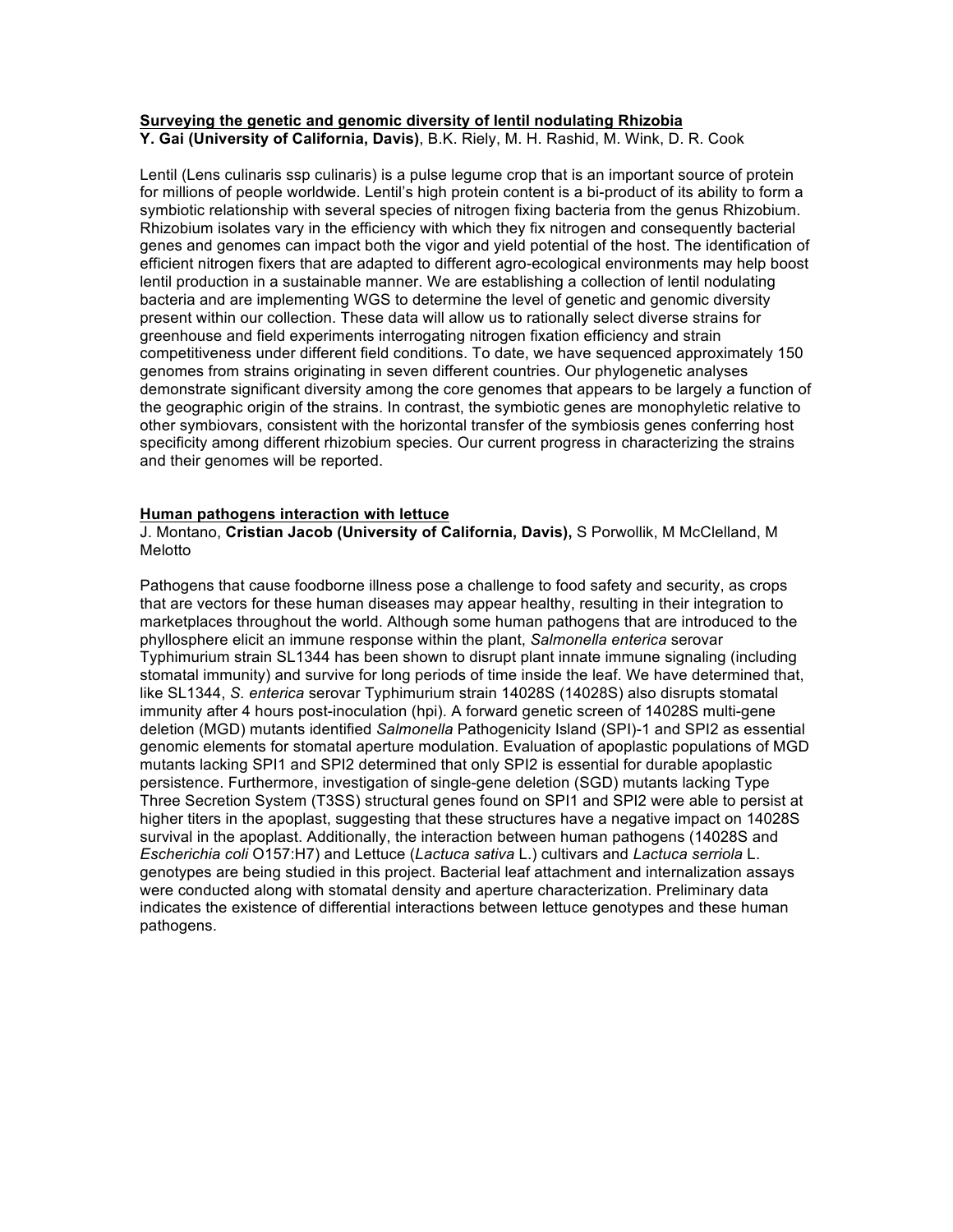## **Potential for endophytic nitrogen fixation along a soil fertility gradient Dianne Quiroz (University of California, Merced)**, Lara Kueppers

Old-growth temperate and boreal coniferous forests often occur in nutrient poor conditions suboptimal for plant growth. In these systems, the origin of accumulated nitrogen is unclear because N-fixing plants occur at low abundance, yet there is more nitrogen (N) in soil and vegetation than can be explained by known sources. The disparity between accumulated nitrogen and low abundance of N-fixing plants suggests an unknown diversity of N-fixing bacteria in these ecosystems. Recent findings indicate that a novel nitrogen uptake pathway involving endophytic bacteria may account for some of the missing nitrogen. To probe the ubiquity of this pathway and potential host and soil constraints, we examined the potential for foliar nitrogen fixation in bishop pine (Pinus muricata) and lodgepole pine (Pinus contorta ssp. bolanderi and ssp. contorta) along a natural soil fertility gradient at the "ecological staircase" in Mendocino, California. Our analysis suggests lodgepole and bishop pine have active nitrogenase enzymes, capable of fixing N2, strengthening the case for atmospheric nitrogen uptake through this pathway. Rates of ethylene production ranged from 0.3 – 0.7 nmol hr-1 g-1 and there appears to be no strong effect of soil fertility or of species ( $p = 0.635$ ,  $p = 0.995$ ). To better understand the ecological significance of this association future work will focus on scaling up and calibrating rates of fixation to determine system level contributions of this fixation route.

#### **Bioremediation potential of the endogenous microbiome informs landscape architecture around the Gowanus Canal, Brooklyn's hippest toxic waste dump Elizabeth Henaff (Weill Cornell School of Medical Sciences)**, Ian Quate, Matthew Seibert, Christopher Mason

The Gowanus Canal in Brooklyn is scheduled to undergo dredging and sub-aquatic capping as part of the US Environmental Protection Agency Superfund Cleanup plan beginning in 2017. Historically a productive estuary, the waterfront was claimed by industrial and cultural needs that dramatically altered the habitat and ecological flow. Beginning when Gowanus Creek was dredged into Gowanus Canal in 1869, and perpetuated until 2013 when the record of decision was reached designating the Gowanus Canal Superfund Site, the canal has collected 150 years of industrial byproducts. To this day raw sewage overflows into the system following each rain event, adding to the unique slurry of hydrocarbons and heavy metals mixed with estuarine silt deposits. Driven by a citizen scientists' curiosity regarding the extant environment which will be effectively destroyed by cleanup efforts, we have sampled the Canal's sediment for short-read metagenomic analysis over four seasons of the last year. Functional analysis of these data have revealed that these populations encode bioremediation functions related to the historical use of the Canal, including degradation of hydrocarbons and industrial solvents. We discuss ways to exploit this genetic solution to the challenge of contamination and to inform the design of the built environment for rehabilitation of the Canal.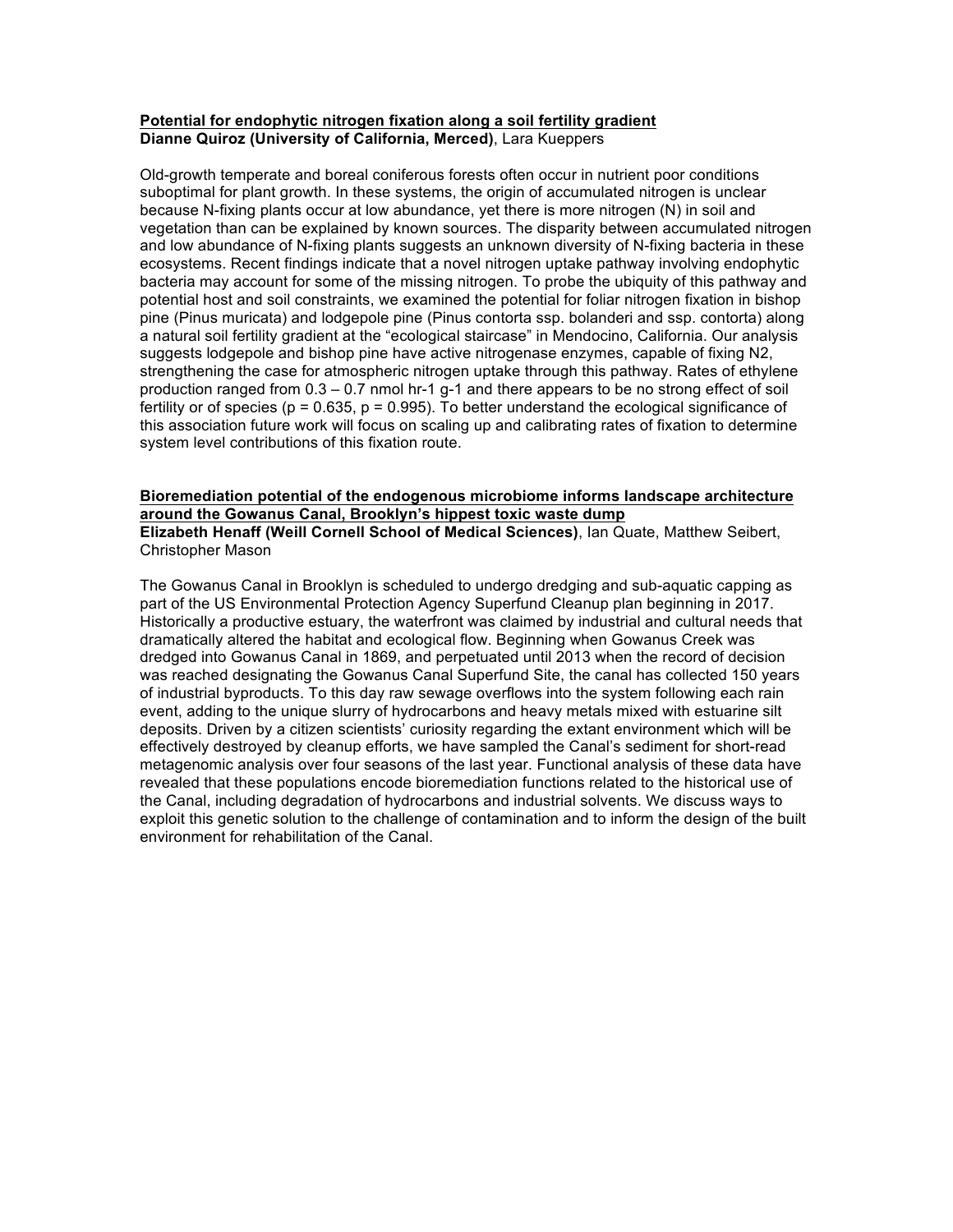#### **Syringafactin production by Pseudomonas syringae, is contact-dependent and affects the local environment via its hygroscopicity Monica Hernandez (University of California, Berkeley)**, Steven Lindow

Pseudomonas syringae produces the biosurfactant syringafactin which has hygroscopic properties. The contribution of syringafactin to the water availability around cells was assessed using a proU promoter, that is induced under low water conditions. When the proU promoter was fused with gfp, it showed that even under humid conditions syringafactin-deficient cells have less water available for use, with a gfp fluorescence of 2707.02, compared to cells that produce syringafactin, having a gfp fluorescence of 2367.81. The contribution of syringafactin to cell viability caused by using propidium iodide staining reveals that syringafactin-deficient cells have an overall higher proportion of cell death of 25.34% compared to syringafactin-producing cells which had an average cell death of 10.81%. Furthermore, the water absorption properties of syringafactin are quite hygroscopic especially when the relative humidity is in the range of 93% to 100%. It has also been shown that syringafactin production is a contact-dependent trait by examining the induction of the syfA gene, which encodes for syringafactin production. The syfA gene is induced at a basal level in liquid culture, but when cells are placed on a surface, syfA induction increases by at least two-fold. SyfA induction is induced on a variety of surfaces including glass, plastic, paper, parafilm, leaves, agar, and membrane filters. The syfA gene has also been shown to be induced in liquid culture containing 5% Dextran.

# **Structural changes in JAZ4 lead to functional insight of jasmonic acid signaling during plant defense and development**

**Paula Oblessuc (University of California, Davis)**, Logan DeMott, Maeli Melotto

Jasmonic acid (JA) signaling is an important process involved in the balance between growth and development of plants and defense against pathogens. Imperative to the regulation of jasmonate signaling are the Jasmonate ZIM-domain (JAZ) transcriptional regulators involved in active repression of JA signaling through direct interaction with various transcription factors. JA signaling is upregulated by JAZ protein degradation via the 26S proteasome upon recognition of JA-isoleucine, or its structural mimic coronatine (COR), by the F-box protein CORONATINE INSENSITIVE1 (COI1). Previously, we found that a jaz4 null mutant of Arabidopsis is more susceptible to Pseudomonas syringae pv. tomato (Pst) strain DC3000 and display developmental defects such as shorter roots and delayed flowering, suggesting that JAZ4 plays an important role in both plant development and defense. Here, we show that transgenic Arabidopsis plants overexpressing the structural variant JAZ4ΔJas have a dominant-negative JA-insensitive phenotype, displaying more resistance to Pst DC3000 compared with wild-type plants. In addition, JAZ4ΔJas protein lacks proteasome-dependent degradation upon COR treatment. Interestingly, we identified a naturally occurring isoform of the JAZ4 transcript, JAZ4.2 that encodes for a protein with truncated Jas domain similar to JAZ4ΔJas. Structure-function analyze of these proteins should advance our understanding of the role JAZ4 variants play in plant growth and defense.